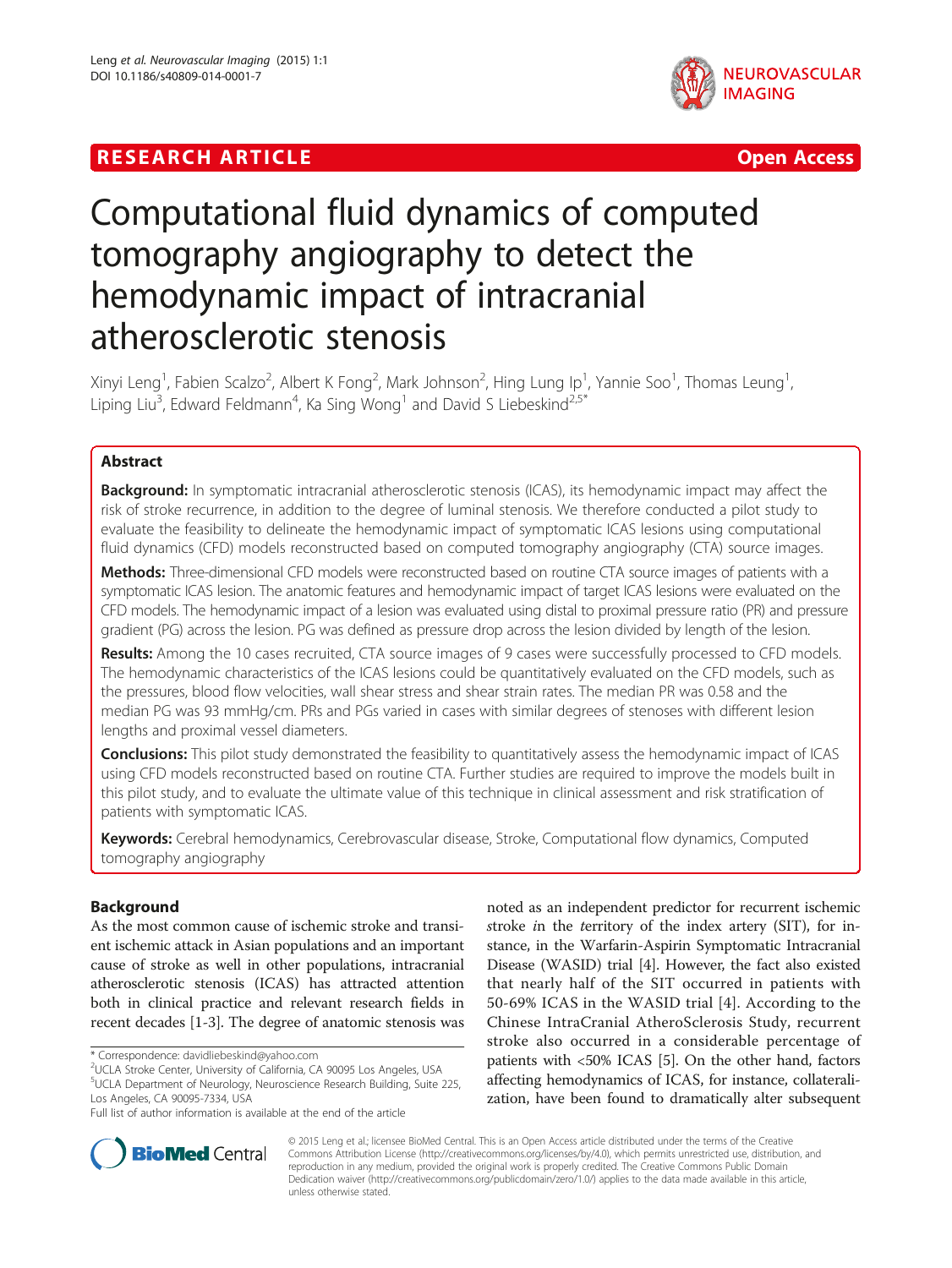stroke risks in the WASID and the Stenting and Aggressive Medical Management for Preventing Recurrent stroke in Intracranial Stenosis (SAMMPRIS) trial [\[6,7](#page-6-0)]. Therefore, hemodynamics plays an important role in the case of ICAS, concerning subsequent risk of SIT. Evaluation of hemodynamic impact of ICAS will probably facilitate in the risk stratification of patients with symptomatic ICAS.

Computational fluid dynamic (CFD) techniques, when applied in simulation of blood flow, can quantitatively reveal hemodynamic characteristics of arterial stenosis. Noninvasive fractional flow reserve (FFR), which is the distal to proximal pressure ratio (PR) across a stenosis, measured through CFD reconstruction of coronary computed tomography angiography (CTA), has been identified of high diagnostic accuracy for the hemodynamic significance of stenosed coronary arteries as compared with FFR obtained invasively, and this is promising in guiding patient selection for percutaneous coronary intervention [\[8,9](#page-6-0)]. More recently, virtual FFR obtained from CFD models based on coronary angiograms by assigning averaged generic downstream boundary conditions without simulating hyperemic conditions, was also found to be substantially accurate to define hemodynamically significant coronary lesions (accuracy of 97%), as compared with invasively measured FFR under induced hyperemia [[10](#page-6-0)]. In addition, CFD could also be used to reveal the hemodynamic effects of ICAS [\[11,12\]](#page-6-0). In the present pilot study, we evaluated the feasibility to discern hemodynamic impact of ICAS using CFD models reconstructed from routinely obtained CTA images with a small sample size, to pave the way for generalized application of this technique in larger clinical studies in the near future.

## Methods

#### Subjects

This was a retrospective observational study. Ten patients, each with a symptomatic ICAS lesion (50-99% luminal stenosis, WASID criteria [\[13\]](#page-6-0)) of a major intracranial artery [intracranial portion of internal carotid artery (ICA); M1 segment of middle cerebral artery (MCA-M1); or basilar artery (BA)] identified on CTA, were retrospectively selected from a prospective clinical study at Prince of Wales Hospital in Hong Kong. All patients had given written informed consent for the previously approved prospective clinical study, and the current retrospective study was also approved by the Joint Chinese University of Hong Kong-New Territories East Cluster Clinical Research Ethics Committee (the Joint CUHK-NTEC CREC). Patients' characteristics were collected from clinical records. CTA source images were retrieved and anonymized from the picture archiving and communication system and transferred to University of California, Los Angeles for reconstruction of CFD models.

#### CT protocol

All CT examinations were performed on a 64-slice CT scanner (Lightspeed VCT, GE Healthcare, US), including non-contrast CT scan of the whole brain and CTA of intracranial arteries. The non-contrast CT scan was performed in axial mode, covering the skull base to vertex region, and obtained at 120 kV 320 mA and 1.0 sec rotation. CTA was performed in helical mode with no tilting, covering the skull base to the level of lateral ventricles, and obtained at 120 kV 550 mA and 0.4 sec rotation. Intravenous contrast (70 ml Omnipaque 300, 3–3.5 ml/s) was injected via the antecubital vein using a power injector. Axial CTA images were reconstructed at 0.625 mm intervals and stored as source images for further image analysis.

#### CFD simulations of hemodynamics

The scientific basis of evaluating hemodynamics of ICAS lesions, such as the trans-stenotic pressure gradient, using simulated models constructed out of standard CTA source images, was that the hemodynamic features of such lesions could be calculated via the CFD technique by applying several assumptions on the three-dimensional (3D) vessel geometry obtained from CTA source images. CFD simulations of hemodynamics were performed through the following procedures. Firstly, the location of the target arterial segment was visually identified and delineated with a region-of-interest on CTA images. The region-of-interest was then segmented using a gradientdriven level set method [[14](#page-6-0)] to extract the vascular volume. Centerlines were then computed from selected inlet and outlet points placed at the extreme points of the vessel. The diameter of the vessel along the centerline was derived using the Voronoi method which allowed a 3D geometry of the vessel to be constructed. A mesh of the 3D surface was then created using ANSYS ICEM-CFD (ANSYS, Inc.), composed of approximately 500,000 tetrahedral cells. Blood flow simulation was then performed on this mesh using ANSYS CFX software. It was assumed that blood was an incompressible Newtonian fluid with a constant viscosity of  $0.004~\text{kg m}^{-1} \text{ s}^{-1}$  and could be governed by the Navier–Stokes equations [[15\]](#page-6-0). It was also assumed that blood has a density of  $1060 \text{ kg/m}^3$ . The boundary conditions placed on this simulation was one that assumed rigid, non-compliant walls with no-slip flow conditions. The inlet boundary condition was set to be 120 mmHg while the outlet velocity was prescribed as 60 cm/s. As it has been assumed that the vessel is non-compliant, the velocity downstream can be assumed to also follow ideal pipe-flow and thus physiological velocities. The simulation results were post-processed in ANSYS CFX-post (ANSYS, Inc.), for extraction of flow parameters, for instance, velocity, pressure, wall shear and shear strain rates (Figure [1](#page-2-0)).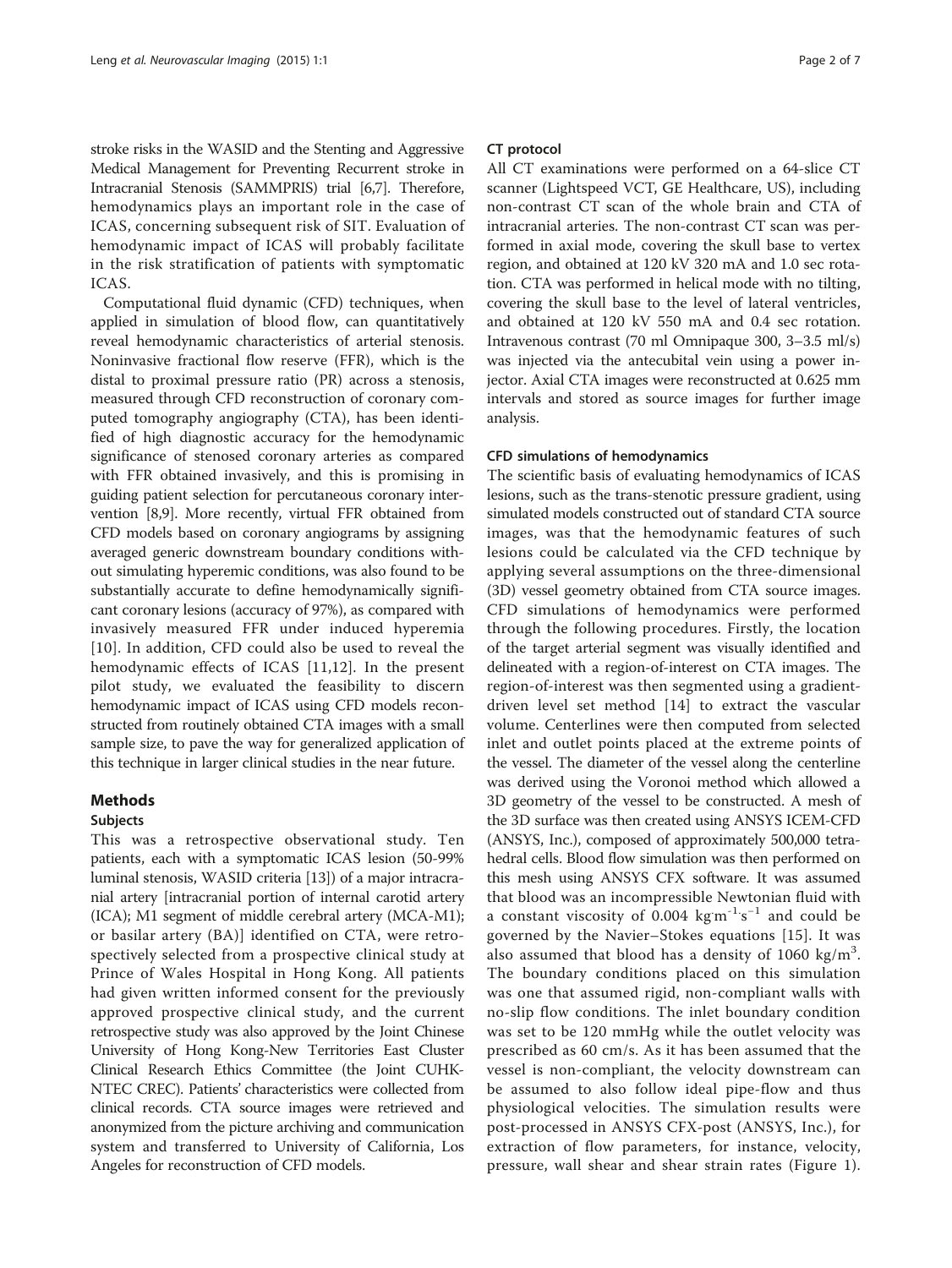<span id="page-2-0"></span>

Generation of mesh, simulation of blood flow and postprocessing of simulation results were run on a Cray CX1 cluster (Cray Inc.).

#### Measurement of anatomic characteristics of ICAS

Proximal normal vessel diameter, anatomic severity, and length of the stenoses were measured on reconstructed 3D models. Anatomic severity of ICAS was measured according to the WASID criteria [[13](#page-6-0)]. Length of a lesion was defined as the distance between the first normal diameters distal and proximal to the stenosis.

#### Evaluation of hemodynamic impact of ICAS

Evaluation of the CFD models was also performed in ANSYS CFX-post (ANSYS, Inc.). Hemodynamic impact of ICAS was evaluated by using 2 indices in the present study, which were PR and pressure gradient (PG) across the lesion. Pressures were measured at the 1st normal diameters distal and proximal to the lesion, for which spherical volumes-of-interest with the same radius of the vessel were selected within the vessel domain to get the mean pressure value. PR was defined as the distal to proximal pressure ratio, and PG (mmHg/cm) was defined as pressure drop across the ICAS divided by length of the lesion. Since this was a preliminary study, and that there had been no data about the cut-point value of PR to define a hemodynamically significant ICAS, we used the same cut-point of PR (0.80) as is used in the cardiac field for FFR [\[16](#page-6-0)], with a PR less than or equal to 0.80 considered hemodynamically significant in the present study.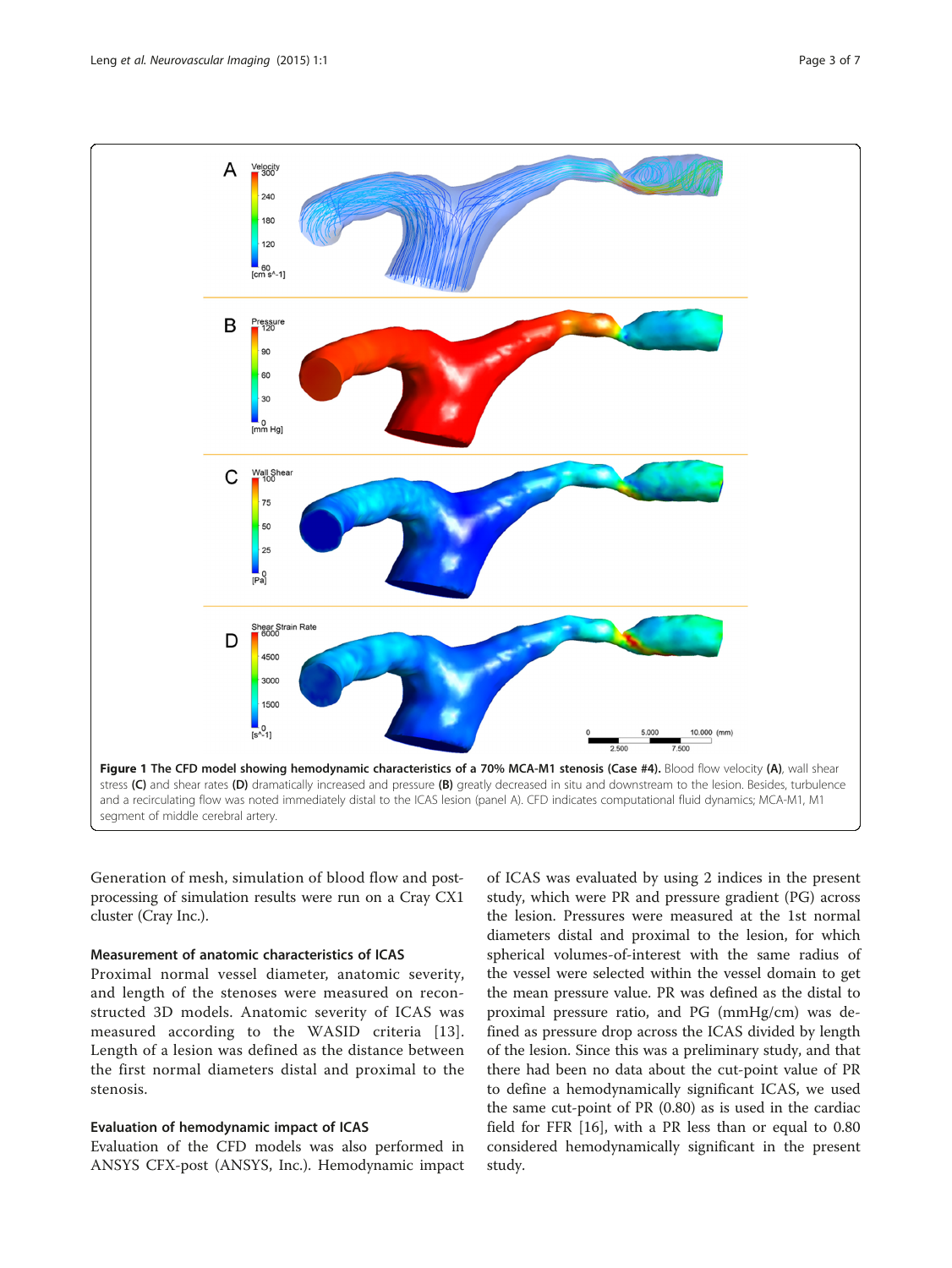#### Statistical analysis

Descriptive statistics were used in the current study to describe demographics of patients recruited and imaging characteristics of the symptomatic ICAS lesions.

#### Results

Among the 10 patients recruited in this study, the CTA source images of 9 subjects (median age was 62, and 7 were males) were successfully processed to CFD models. In the other one case, vessel geometry of the arterial segment containing the ICAS lesion failed to be extracted from the CTA source images due to poor image quality. The reconstructed CFD models could quantitatively depict hemodynamic environment at the stenosis. Blood flow velocity, wall shear stress and shear rates increased and pressure decreased in situ and downstream to a stenosis. Figure [1](#page-2-0) shows hemodynamic characteristics of a 70% MCA-M1 stenosis (Case #4), revealed by the CFD model.

Among the 9 cases processed, 7 were MCA-M1 lesions, and the other 2 were ICA and BA lesions, respectively. Four cases were 70-99% stenoses. Patient demographics, anatomic characteristics of ICAS, and other parameters and indices measured and calculated from the CFD models are shown in Table 1. The median PR was 0.58 and the median PG was 93 mmHg/cm. Four anatomically severe and 1 anatomically moderate stenoses were considered hemodynamically significant (PR ≤0.80) in the current study. Besides, PRs and PGs varied in cases with similar percentages of stenoses (Table 1 and Figure 2). For instance, Case #5, #6 and #7, with similar anatomic severity of stenoses (around 80%) in MCA-M1 but different lesion lengths and proximal vessel diameters, greatly differed in hemodynamic severities as assessed via CFD models (Table 1). The pressure maps of Case #6 and #7 are shown in Figure 2, with PGs of 300 and 5,382 mmHg/cm, respectively.

Table 1 Patient demographics and ICAS characteristics\*



Figure 2 Pressure maps of Case #6 and #7. Both cases were around 80% stenoses of MCA-M1 but with different lengths (double-headed arrows) and proximal vessel diameters. Hemodynamic severities of the two cases differed in terms of PR and PG. The PRs were −1.30 and −75.70, respectively. And PGs were 300 and 5,382 mmHg/cm, respectively. MCA-M1 indicates M1 segment of middle cerebral artery; PR, pressure ratio; PG, pressure gradient.

#### **Discussion**

This was a feasibility study. Despite of the small sample size, we demonstrated the feasibility of simulating blood flow across ICAS lesions by CFD modeling based on routinely obtained CTA images, and the feasibility of quantitatively analyzing the hemodynamic characteristics of such lesions on the CFD models. Besides, the study results implied that the severity of luminal stenosis probably was not the only indicator to determine the hemodynamic impact of symptomatic ICAS lesions, which reinforced the urgent need for a more comprehensive paradigm for clinical evaluation of such lesions, to replace, or at least improve, the current unreasonable and misleading method of defining the significance of such lesions only based on the percentage of stenosis.

| Patient # | Gender | Age | <b>ICAS</b> |                          |                | Proximal                | Proximal           | <b>Distal</b>      | Pressure | Pressure              |
|-----------|--------|-----|-------------|--------------------------|----------------|-------------------------|--------------------|--------------------|----------|-----------------------|
|           |        |     | Location    | Anatomic<br>severity (%) | Length<br>(mm) | vessel diameter<br>(mm) | pressure<br>(mmHq) | pressure<br>(mmHq) | ratio    | gradient<br>(mmHg/cm) |
|           | M      | 44  | MCA-M1      | 50                       | 20             | 3.5                     | 118                | 104                | 0.88     | 7                     |
| 2         | M      | 68  | MCA-M1      | 51                       | 11             | 2.7                     | 118                | 107                | 0.91     | 10                    |
| 3         | M      | 51  | MCA-M1      | 53                       | 13             | 2.9                     | 119                | 102                | 0.86     | 13                    |
| 4         | M      | 61  | MCA-M1      | 70                       | 10             | 2.7                     | 120                | 29                 | 0.24     | 93                    |
| 5         | F      | 74  | MCA-M1      | 78                       | 14             | 3.0                     | 119                | $-184$             | $-1.55$  | 223                   |
| 6         | F      | 65  | MCA-M1      | 79                       | 9              | 2.5                     | 120                | $-156$             | $-1.30$  | 300                   |
| 7         | M      | 62  | MCA-M1      | 80                       | 17             | 3.5                     | 117                | $-8,847$           | $-75.70$ | 5,382                 |
| 8         | M      | 69  | ICA distal  | 50                       | 10             | 4.2                     | 120                | 118                | 0.98     | 2                     |
| 9         | M      | 50  | <b>BA</b>   | 62                       | 5              | 3.4                     | 116                | 67                 | 0.58     | 98                    |

\*Patients are listed in the table by the lesion location and sequentially arranged according to the degree of luminal stenosis (%) of the lesions. ICAS indicates intracranial atherosclerotic stenosis; MCA-M1, M1 segment of middle cerebral artery; ICA, internal carotid artery; BA, basilar artery.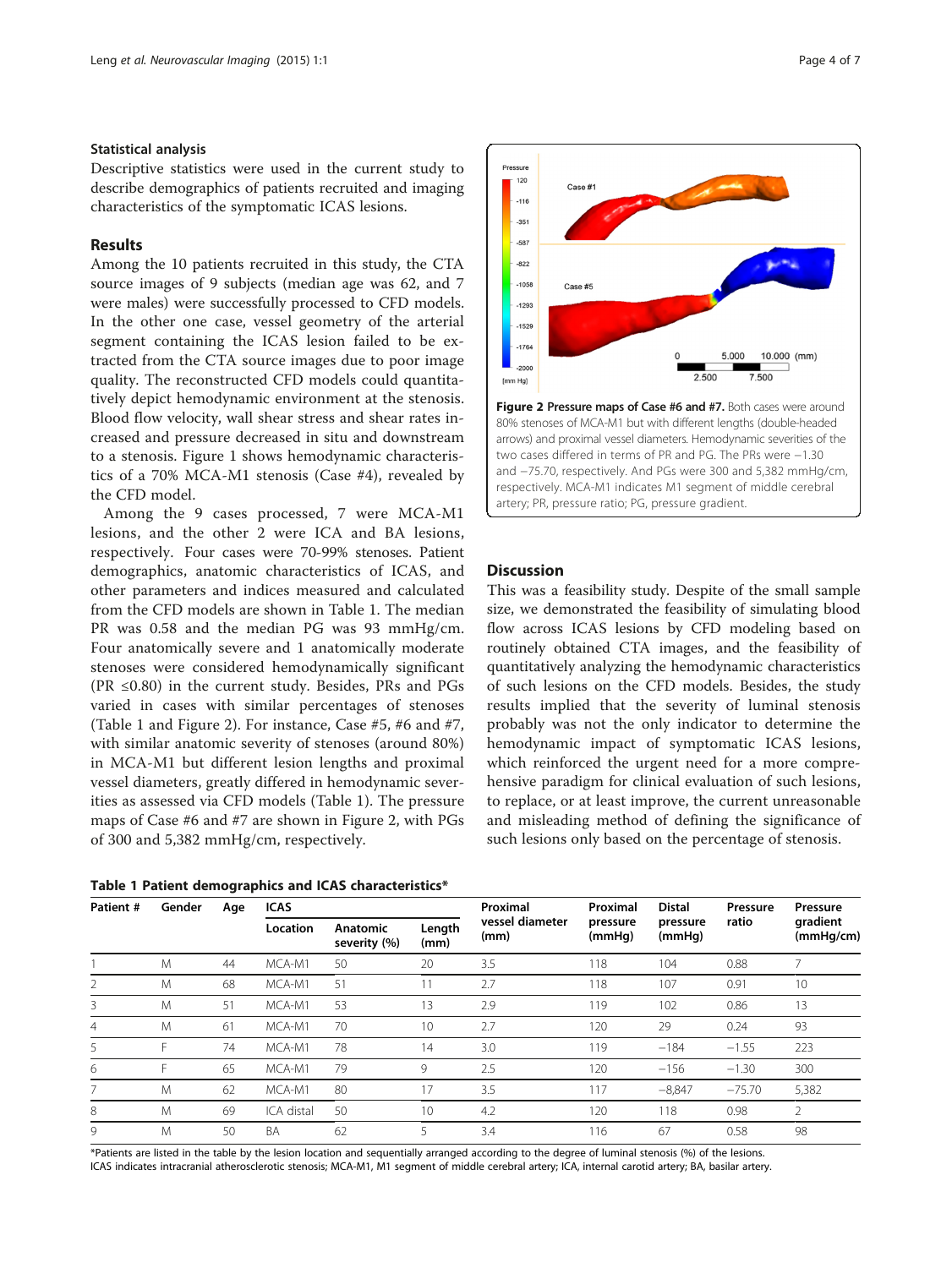Patients with symptomatic ICAS are at high risk of recurrent ischemic stroke, despite of medical and/or interventional treatment [[17](#page-6-0)-[19](#page-6-0)]. However, commonly used noninvasive imaging modalities have been found of relatively low positive predictive values for diagnosis of 50-99% intracranial stenosis, compared with digital subtract angiography (DSA) [\[20,21\]](#page-6-0). Moreover, the percentage of stenosis itself, even when diagnosed by DSA, was not the only factor that might be able to affect downstream hemodynamics in the case of ICAS. Irregularity and eccentricity of the lesion, which in many cases is influenced by the plaque compositions, as well as the collateral status, may also affect the hemodynamic impact of an ICAS lesion [[22](#page-6-0)]. This may partly explain why patients with ICAS of moderate luminal stenosis would also be at risk of SIT [[22](#page-6-0),[23\]](#page-6-0). Therefore, we aimed to evaluate hemodynamic impact of ICAS via reconstructed CFD models in the present study, which was found feasible using routinely obtained CTA source images, so that this single noninvasive imaging modality could provide much more information of ICAS beyond the anatomic severity of luminal stenosis.

Although biplane DSA images could also be used to reconstruct CFD models of ICAS [[24\]](#page-6-0), and that CTA may not be as accurate as DSA to depict the vessel geometry in ICAS [[21\]](#page-6-0), we assumed that CTA images would be a better source for CFD modeling of ICAS lesions from both the technical and clinical points of view. On one hand, CTA source images, with its threedimensional nature, yield a better source for CFD modeling than biplane DSA images, from the technical angle. On the other hand, as a noninvasive imaging modality, CTA is more commonly used and easier to be obtained in clinical practice than DSA, which permits studies with relatively large sample sizes in the future. In addition, although the noninvasive time-of-flight MR angiography can also provide three-dimensional geometry of the cerebral vessels of interest as CTA does, vessel geometry obtained from CTA is more accurate than that from MR angiography, especially in cases with extremely low distal flow beyond the ICAS lesion when MR angiography could overestimate the degree of stenosis.

Hemodynamic impact of ICAS was assessed using PR in our study, paralleled to FFR in the cardiac field, with lower PR indicating more significantly decreased downstream flow. To our knowledge, there had been no data about the cut-point of simulated PR to define a hemodynamically significant ICAS. However, for coronary artery disease, virtual FFR based on CFD models of coronary lesions had been found to be closely correlated with FFR measured under induced hyperemia during percutaneous coronary angiography (correlation coefficient  $r = 0.84$ ), and to be able to accurately identify lesions with FFR <0.80 as mentioned above [[10](#page-6-0)]. Thus for

this pilot study, we used the same cut-point of PR (0.80) as is currently used in the cardiac field for invasively measured FFR and virtual FFR [\[10,16](#page-6-0)]. But in future studies, we will explore an optimal cut-point of PR to dichotomize ICAS lesions by the hemodynamic impact, for instance, by comparing PR values against brain perfusion results such as quantitative arterial spin labeling MR perfusion imaging. According to the results, distal pressures and PRs of ICAS lesions were in minus values in some cases. This was one of the limitations of CFD modeling in the current study that is further discussed below, and also one of the reasons that we also used another index, PG, to quantify the hemodynamic severity of ICAS.

In the measurement of invasive FFR for coronary artery disease, use of vasodilator could decrease the microcirculatory resistance, magnify the function of existing collaterals, and hence induce hyperemia, under which circumstance the hemodynamic impact of the lesion could be accurately evaluated in most cases [\[25](#page-6-0)]. However, it has also been recognized that the invasive FFR might not be reliable in cases with microvascular damage, in which cases maximal hyperemia could not be achieved [[10\]](#page-6-0). In a latest study as mentioned above utilizing the CFD modeling technique to obtain virtual FFR of coronary lesions, generic downstream boundary conditions, including the microvascular resistance and compliance values, were developed and applied to the arterial outlet(s) with a Windkessel model [\[10](#page-6-0),[26\]](#page-6-0). The virtual FFR obtained in this way, not affected by the status of microcirculation and without the need of simulating hyperemic conditions, was proved of substantial consistency with invasively measured FFR, with an average absolute error of  $\pm 0.06$  [[10](#page-6-0)]. Therefore, virtual fractional flow of arterial stenosis based on vessel geometry and generic boundary conditions is potentially reliable in defining the hemodynamic significance of the lesion. In the current study, we did not take into account the effects of distal microvascular resistance and the collaterals in the CFD models of ICAS lesions, which needs to be addressed in future studies, probably by referring to the method for obtaining virtual FFR for coronary lesions as discussed above.

Fractional flow across ICAS, in terms of PR and PG in our study, was not exclusively determined by percentage of the stenosis. Other morphological characteristics of an ICAS lesion might also impact on the hemodynamic environment in situ and downstream, for instance, length of the lesion as implied by this study, though we did not do any statistical analysis to confirm the speculation concerning the relationships between the lesion length and the hemodynamic impact of an ICAS due to the small sample size, as well as the irregularity and eccentricity of the stenosis that were not yet investigated in the current study. To date, few data existed on relationships between morphology and hemodynamics of ICAS, but length of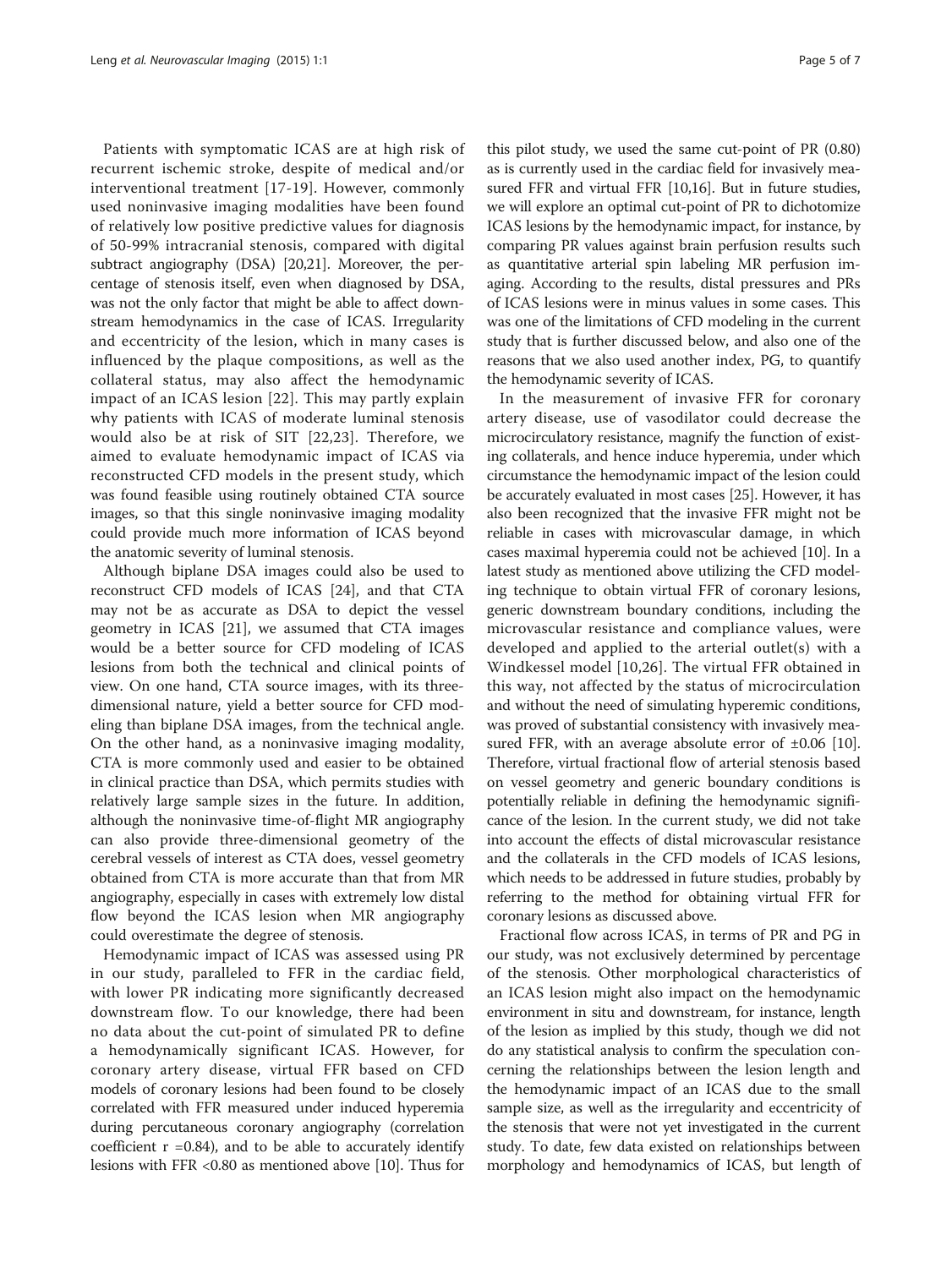<span id="page-5-0"></span>carotid plaque and patent ICA vessel diameter, besides degree of stenosis, were found to be significantly related to ipsilateral intracranial blood flow in studies of carotid stenosis [\[27\]](#page-6-0). Based on vessel geometry and therefore harboring all morphological information of a lesion, simulated CFD blood flow models could comprehensively reflect effects of morphological factors on hemodynamic characteristics of ICAS. Since risk of stroke recurrence could be altered by blood flow hemodynamics in patients with symptomatic ICAS, evaluation of CFD models, instead of using anatomic severity of luminal stenosis as almost the only imaging indicator, might play a role in risk stratification of these patients. In addition, evaluating the hemodynamic parameters embedded within the CFD models of symptomatic ICAS lesions, such as PR, PG, flow velocity, wall shear stress and shear strain rates, may be useful to embrace a better understanding of the effects of hemodynamics on diverse pathomechanisms of ICAS-related ischemic stroke, which are currently understudied.

The most important limitation of the present study was that CFD models were simplified and only based on geometry of short vessel segments containing the stenoses, trimming off artery branches and meanwhile ignoring effects of collaterals and other factors that may affect hemodynamics of the lesion. This may be part of the reasons for the minus downstream pressure values as detected in the CFD models of some cases. Besides, the prescribed outflow velocity may also partly contribute to the unrealistic minus pressures in some of the CFD models. In future studies, the following measures could be explored to improve the realistic accuracy of the simulated CFD models: covering longer vessel segments in the CFD models, at least long enough for post-stenotic blood flow to restore laminar flow; and assigning personalized pressures and flow velocities at the inlet and outlet that could be of higher physiological significance, for instance, flow velocities distal to an ICAS lesion at a major intracranial artery detected by transcranial Doppler. Moreover, unlike carotid arteries, intracranial arteries have plenty of braches and perforators, which could alter the hemodynamics of blood flow in a major intracranial artery. Therefore, including main adjacent branches and perforators in the CFD models of ICAS lesions in future studies, as what is currently done for CFD modeling of coronary lesions [[9,28](#page-6-0)], could further optimize the realistic accuracy of the simulating results. Also, it would further enhance the clinical relevance of CFD blood flow simulation of symptomatic ICAS by considering the effects of distal microvascular resistance and collateral status, which might also facilitate better understanding of mechanisms of collateral recruitment in the presence of symptomatic ICAS. In addition, another limitation of the current study lay in that simulated pressure gradients were not

validated against direct, invasive measures, or compared with indirect measures with other noninvasive methods, which will also be addressed in future studies.

Apart from the above measures to improve the CFD models of ICAS lesions, meanwhile we also need to balance the complexity and accuracy of the models with its generalizability in clinical studies. Simplified modeling would be less time-consuming for each patient involved and probably more generalizable for large clinical studies in the future, but at the meantime the consequent inaccuracy of simulated hemodynamic environment may compromise its clinical perspective. Thus, achieving an acceptable balance between the realistic accuracy and the generalizability of CFD modeling of symptomatic ICAS lesions is important for this technique to ultimately be of clinical significance and utility in the assessment of such lesions.

#### Conclusions

This pilot study demonstrated the feasibility to quantitatively assess hemodynamic impact of ICAS using CFD models reconstructed from routinely obtained CTA. A vast number of studies are required to evaluate the ultimate value of this technique, to seek improvement in the realistic accuracy and the generalizability of CFD modeling of ICAS, and to explore the role of specific hemodynamic characteristics from CFD models in risk stratification of patients with symptomatic ICAS.

#### Competing interests

The authors declare that they have no competing interests.

#### Authors' contributions

XL contributed to study design, data collection, analysis and interpretation, and manuscript preparation; FS, AKF, MJ and HLI contributed to image processing and computational modeling; YS and TL contributed to data collection and interpretation; LL and EF contributed to study design and manuscript preparation; KSW and DSL contributed to study design, data analysis and interpretation, and manuscript preparation. All authors read and approved the final manuscript.

#### Author details

<sup>1</sup>Department of Medicine and Therapeutics, the Chinese University of Hong Kong, Prince of Wales Hospital, Shatin, Hong Kong SAR, China. <sup>2</sup>UCLA Stroke Center, University of California, CA 90095 Los Angeles, USA. <sup>3</sup>Department of Neurology, Beijing Tiantan Hospital, Capital Medical University, Beijing 100050 China. <sup>4</sup> Department of Neurology, Tufts University, Boston MA 02111, USA. <sup>5</sup>UCLA Department of Neurology, Neuroscience Research Building, Suite 225, Los Angeles, CA 90095-7334, USA.

#### Received: 8 August 2014 Accepted: 12 September 2014 Published: 21 October 2015

#### References

- 1. Wong LKS: Global burden of intracranial atherosclerosis. Int J Stroke 2006, 1:158–159.
- 2. Qureshi AI, Feldmann E, Gomez CR, Johnston SC, Kasner SE, Quick DC, Rasmussen PA, Suri MF, Taylor RA, Zaidat OO: Intracranial atherosclerotic disease: an update. Ann Neurol 2009, 66:730–738.
- 3. Saba L, Anzidei M, Piga M, Ciolina F, Mannelli L, Catalano C, Suri JS, Raz E: Multi-modal CT scanning in the evaluation of cerebrovascular disease patients. Cardiovasc Diagn Ther 2014, 4:245-262.